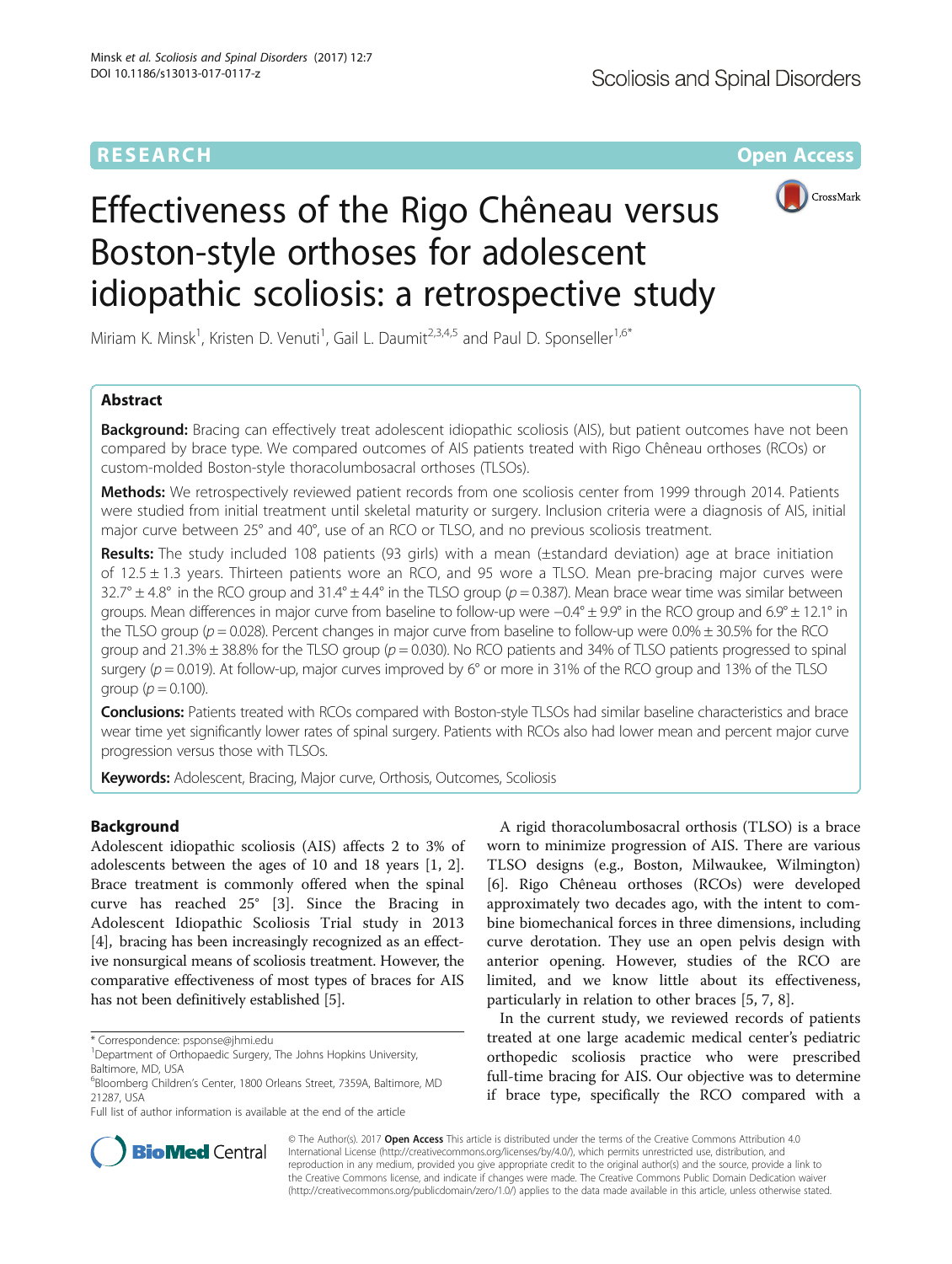Boston-style TLSO, affected outcomes. Our hypothesis was that different brace designs would lead to different patient outcomes.

## Methods

## Study population

We retrospectively reviewed medical records of patients treated at an academic scoliosis center from 1999 through 2014. The study population consisted of adolescents aged 10 years or older at presentation who met the following criteria: (1) diagnosis of AIS; (2) Risser stage between 0 and 2; (3) major curve between 25° and 40°; (3) no previous treatment for scoliosis; (4) if female, premenarchal or less than 1 year postmenarchal; (5) prescribed full-time brace treatment; and (6) follow-up until skeletal maturity or surgery.

## **Measurements**

Outcome variables followed the recommendations of the Scoliosis Research Society (SRS) Committee on Bracing and Nonoperative Management and the Society on Scoliosis Orthopaedic and Rehabilitation Treatment (SOSORT) and incorporated other relevant clinical outcomes [[9, 10\]](#page-5-0). Outcomes included the following: major curve exceeding 30° and major curve exceeding 50°, difference in major curve from baseline to follow-up, percent change in major curve, progression to spinal surgery, progression of curve to 45° or more after bracing, progression to spinal surgery or curve of at least 45° after bracing, major curve progression of 6° or more, major curve improvement of 6° or more, and major curve unchanged (within 5°). For the outcomes that included progression to curvature of 45° or more, we measured the patients whose major curve progressed to at least 45°.

Our primary independent variable was the type of brace. We compared an RCO with a custom Bostonstyle TLSO. Patients self-selected their orthotists and brace type. Follow-up orthopedist recommendations were the same for all patients: in-brace radiography and clinic visit 4 weeks after treatment initiation, then outof-brace radiography and clinic visits every 4 months before menarche and every 6 months after menarche. We abstracted information on age, sex, race, curve location, pre-bracing initial major curve magnitude, prebracing Risser stage, initial in-brace major curve, time in brace, and mean patient-reported number of hours the brace was worn in Risser stages 0 and 1 and overall. We recorded information for the total course of treatment for each patient and calculated the mean brace wear time for the course of treatment.

We performed univariate and bivariate descriptive analyses, including Student  $t$  tests, Fisher exact tests, and  $\chi^2$  tests, comparing baseline characteristics and

outcomes. A two-sided alpha with  $p < 0.05$  was considered statistically significant.

## Results

## Baseline characteristics

Of the 108 patients (93 girls) who met the inclusion criteria, the mean age at treatment initiation was  $12.5 \pm 1.3$  $12.5 \pm 1.3$  $12.5 \pm 1.3$  years (Table 1). Ninety-five patients were treated with a TLSO, and 13 patients were treated with an RCO. Of the study population, 72% were Caucasian and 15% were African American. Major curves were mainly thoracic (47%), lumbar (22%), or thoracic and thoracolumbar (18%). The mean pre-brace major curves were  $31.6^{\circ} \pm 4.4^{\circ}$  overall,  $32.7^{\circ} \pm 4.8^{\circ}$  in the RCO group, and  $31.4^{\circ} \pm 4.4^{\circ}$  in the TLSO group, corresponding to 52% of patients having an initial pre-brace major curve of more than 30°. Sixty-three percent of patients began bracing at Risser stage 0, 22% at Risser stage 1, and 15% at Risser stage 2. Demographic and clinical characteristics at baseline were similar for patients in both groups.

## Treatment and outcomes

We followed all patients until skeletal maturity or progression to surgery, whichever came first. Mean initial in-brace major curves were  $22.6^{\circ} \pm 6.4^{\circ}$  in the RCO group and  $22.6^{\circ} \pm 7.2^{\circ}$  in the TLSO group ( $p = 0.924$ ) (Table [2](#page-3-0)). In-brace correction of major curve from baseline of at least 35% was achieved in 42% of the RCO group and 36% of the TLSO group  $(p = 0.943, \text{ data})$ not shown). Patients in the RCO group wore the brace for a mean  $17.0 \pm 6.1$  h per day, and patients in the TLSO group wore the brace for a mean  $16.1 \pm 5.2$  h per day ( $p = 0.641$ ).

After bracing was complete, the mean final measurements for major curves were  $32.3^{\circ} \pm 10.4^{\circ}$  (RCO group) and  $38.3^{\circ} \pm 13.5^{\circ}$  (TLSO group) ( $p = 0.077$ ) (Table [2](#page-3-0)). Forty-six percent of RCO patients had a major curve at follow-up of greater than 30°, compared with 67% of TLSO patients ( $p = 0.133$ ). The mean difference in major curves from baseline to follow-up was −0.4° ± 9.9° for the RCO group versus  $6.9^{\circ} \pm 12.1^{\circ}$  for the TLSO group  $(p = 0.028)$ . Figure [1](#page-3-0) shows each patient's change in major curve magnitude from baseline to follow-up. The percent changes in major curves from baseline to follow-up were  $0.0\% \pm 30.5\%$  for the RCO group and 21.3%  $\pm$  38.8% for the TLSO group ( $p = 0.030$ ) (Table [2](#page-3-0)). No patients in the RCO group progressed to surgery, compared with 32 patients in the TLSO group ( $p = 0.019$ ). Fifteen percent of patients in the RCO group had a final major curve of 45° or greater or progressed to spinal surgery, compared with 38% of patients in the TLSO group ( $p = 0.133$ ). At follow-up, major curves improved by 6° or more in 31% of the RCO group and 13% of the TLSO group ( $p = 0.100$ ).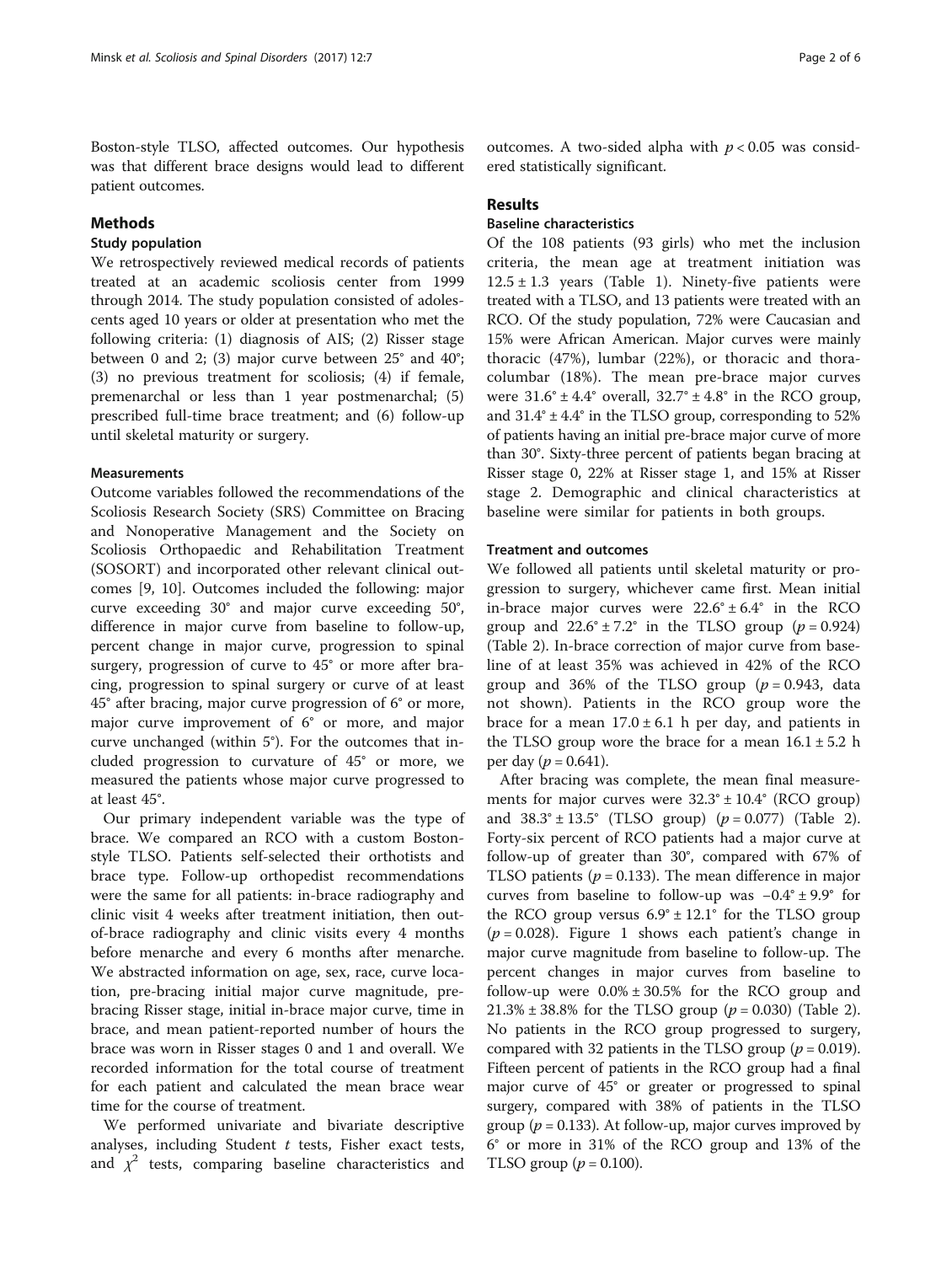| Characteristics            | Patients        |         |                      |        |                                      |         |                |  |  |
|----------------------------|-----------------|---------|----------------------|--------|--------------------------------------|---------|----------------|--|--|
|                            | All $(n = 108)$ |         | RCO group $(n = 13)$ |        | Boston-style TLSO group ( $n = 95$ ) |         | $\overline{P}$ |  |  |
|                            | Mean (SD)       | n(%)    | Mean (SD)            | n(%)   | Mean (SD)                            | n(%)    |                |  |  |
| Age (years)                | 12.5(1.3)       |         | 12.5(1.3)            |        | 12.5(1.3)                            |         | 0.762          |  |  |
| Female sex                 |                 | 93 (86) |                      | 11(85) |                                      | 82 (86) | 1.00           |  |  |
| Race                       |                 |         |                      |        |                                      |         | 0.282          |  |  |
| Caucasian                  |                 | 78 (72) |                      | 10(77) |                                      | 68 (72) |                |  |  |
| African American           |                 | 16(15)  |                      | 0(0)   |                                      | 16(17)  |                |  |  |
| Hispanic                   |                 | 1(1)    |                      | 0(0)   |                                      | 1(1)    |                |  |  |
| Asian/Pacific Islander     |                 | 2(2)    |                      | 0(0)   |                                      | 2(2)    |                |  |  |
| Other                      |                 | 11(10)  |                      | 3(23)  |                                      | 8(8)    |                |  |  |
| Major curve location       |                 |         |                      |        |                                      |         |                |  |  |
| Thoracic                   |                 | 51(47)  |                      | 5(38)  |                                      | 46 (48) | 0.500          |  |  |
| Thoracolumbar              |                 | 3(3)    |                      | 0(0)   |                                      | 3(3)    | 1.00           |  |  |
| Lumbar                     |                 | 24 (22) |                      | 1(7.7) |                                      | 23 (24) | 0.290          |  |  |
| Double major               |                 | 0(0)    |                      | 0(0)   |                                      | 0(0)    |                |  |  |
| Double thoracic            |                 | 9(8)    |                      | 3(23)  |                                      | 6(6)    | 0.075          |  |  |
| Thoracic and thoracolumbar |                 | 19 (18) |                      | 4(31)  |                                      | 15(16)  | 0.238          |  |  |
| Triple                     |                 | 2(2)    |                      | 0(0)   |                                      | 2(2)    | 1.00           |  |  |
| Major curve (°)            | 31.6(4.4)       |         | 32.7 (4.8)           |        | 31.4(4.4)                            |         | 0.387          |  |  |
| Major curve >30°           |                 | 56 (52) |                      | 7(54)  |                                      | 49 (51) | 0.878          |  |  |
| Risser stage               |                 |         |                      |        |                                      |         | 0.710          |  |  |
| $\mathbf 0$                |                 | 68 (63) |                      | 7(54)  |                                      | 61(64)  |                |  |  |
|                            |                 | 24 (22) |                      | 4(31)  |                                      | 20(21)  |                |  |  |
| 2                          |                 | 16 (15) |                      | 2(15)  |                                      | 14 (15) |                |  |  |

<span id="page-2-0"></span>Table 1 Demographic and clinical characteristics at baseline for 108 patients with adolescent idiopathic scoliosis

RCO Rigo Chêneau orthosis, TLSO thoracolumbosacral orthosis, SD standard deviation

## **Discussion**

In this retrospective review of a large academic medical center's patients with AIS and their experience with fulltime brace treatment, we found that patients treated with RCOs were substantially less likely to progress to spinal surgery and had smaller mean change and smaller percent increase in major curves from treatment initiation through follow-up than patients treated with a TLSO, despite similar baseline characteristics and brace wear time. The outcomes of curve progression less than 45° or progression to surgery and major curve improvement of at least 6° were not statistically different; however, they appeared to favor RCOs. Although previous studies have shown the benefits of bracing [\[4](#page-5-0), [11](#page-5-0)–[13\]](#page-5-0) and the benefits of the RCO for treatment of AIS [\[7, 8](#page-5-0)], none has compared efficacy of the RCO with other orthoses. For this study, we incorporated guidelines from the SRS Bracing Committee and SOSORT to establish our inclusion criteria [\[10](#page-5-0)] and tracked patients from early Risser stages until maturity or surgery to understand the effects of brace type, specifically RCO versus TLSO, on outcomes.

We consider our outcomes for brace treatment in relation to previous studies' findings. In the Bracing in Adolescent Idiopathic Scoliosis Trial study, 72% of those with TLSO bracing had curve progression to less than 50° [[4\]](#page-5-0). Similarly, our study showed that 68% of patients with TLSO bracing had major curve progression to less than 45° [[4](#page-5-0)]. Previous studies, mostly using Milwaukee TLSO braces, have shown a large spectrum of success rates for a range of curve outcomes, likely because of dissimilarity in brace quality, patient characteristics, and decision thresholds for spinal surgery [\[14](#page-5-0)–[18\]](#page-5-0). Most of these studies took place before SRS and SOSORT guidelines on reporting; thus, standards of outcome measurement and participant selection varied [[10\]](#page-5-0).

Little research has been published on outcomes for RCOs. Zaborowska-Sapeta et al. [\[8\]](#page-5-0) reported on 79 patients with RCOs in Poland. In their study, 12.9% of patients progressed to a major curve greater than 50° at final follow-up, with a mean major curve increase of 9.2° for the overall study population [\[8\]](#page-5-0). Although we used the SRS-recommended outcome of 45°, our results are comparable to those of Zaborowska-Sapeta et al. [\[8](#page-5-0)].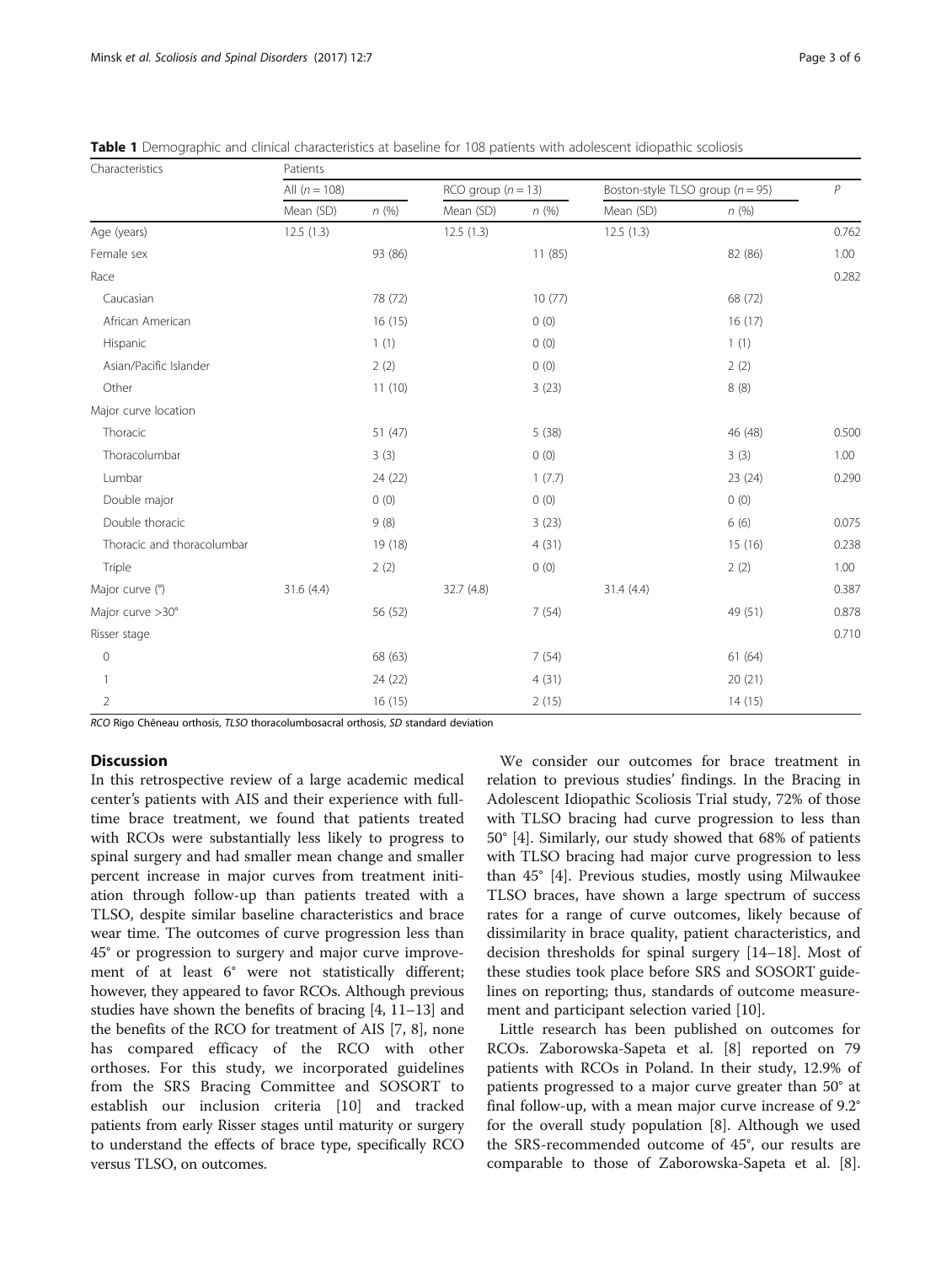<span id="page-3-0"></span>

| <b>Table 2</b> Bracing treatment and outcomes for 108 patients with adolescent idiopathic scoliosis |  |  |  |
|-----------------------------------------------------------------------------------------------------|--|--|--|
|-----------------------------------------------------------------------------------------------------|--|--|--|

| Parameter                                                    | Patients        |         |                      |       |                                      |         |       |
|--------------------------------------------------------------|-----------------|---------|----------------------|-------|--------------------------------------|---------|-------|
|                                                              | All $(n = 108)$ |         | RCO group $(n = 13)$ |       | Boston-style TLSO group ( $n = 95$ ) |         |       |
|                                                              | Mean (SD)       | n(%)    | Mean (SD)            | n(%)  | Mean (SD)                            | n(%)    |       |
| Initial in-brace major curve <sup>a</sup> (°)                | 22.8(7.2)       |         | 22.6(6.4)            |       | 22.6 (7.2)                           |         | 0.924 |
| Percent initial in-brace major curve correction <sup>a</sup> | 28.4 (20.1)     |         | 31.5 (15.2)          |       | 27.8 (20.1)                          |         | 0.538 |
| Time in brace (year)                                         | 2.4(1.4)        |         | 2.8(0.9)             |       | 2.4(1.4)                             |         | 0.193 |
| Brace wear time per day (h)                                  |                 |         |                      |       |                                      |         |       |
| All patients <sup>b</sup>                                    | 16.2(5.3)       |         | 17.0(6.1)            |       | 16.1(5.2)                            |         | 0.641 |
| Patients with Risser stage 0 or 1 <sup>c</sup>               | 17.0(5.8)       |         | 18.9(5.8)            |       | 16.8(5.8)                            |         | 0.296 |
| Final major curve (°)                                        | 37.6 (13.3)     |         | 32.3 (10.4)          |       | 38.3 (13.5)                          |         | 0.077 |
| Final major curve                                            |                 |         |                      |       |                                      |         |       |
| $>30^\circ$                                                  |                 | 70 (65) |                      | 6(46) |                                      | 64 (67) | 0.133 |
| $>50^\circ$                                                  |                 | 18(17)  |                      | 1(8)  |                                      | 17(18)  | 0.464 |
| Change in major curve from baselined (°)                     | 6.0(12.1)       |         | $-0.4(9.9)$          |       | 6.9(12.1)                            |         | 0.028 |
| Percent change in major curve from baseline                  | 18.6 (38.9)     |         | 0.0(30.5)            |       | 21.3 (38.8)                          |         | 0.030 |
| Progression to surgery                                       |                 | 32 (30) |                      | 0(0)  |                                      | 32 (34) | 0.019 |
| At skeletal maturity                                         |                 |         |                      |       |                                      |         |       |
| Major curve ≥45°                                             |                 | 32 (30) |                      | 2(15) |                                      | 30(32)  | 0.337 |
| Progression to surgery or major curve ≥45°                   |                 | 38(35)  |                      | 2(15) |                                      | 36(38)  | 0.133 |
| Major curve change                                           |                 |         |                      |       |                                      |         |       |
| Progression $\geq 6^\circ$                                   |                 | 52 (48) |                      | 5(38) |                                      | 47 (49) | 0.556 |
| Decrease $\geq 6^{\circ}$                                    |                 | 16(15)  |                      | 4(31) |                                      | 12(13)  | 0.100 |
| Unchanged $(\pm 5^{\circ})$                                  |                 | 40 (37) |                      | 4(31) |                                      | 36(38)  | 0.764 |

SD standard deviation, RCO Rigo Chêneau orthosis, TLSO thoracolumbosacral orthosis <sup>a</sup>

 $n^a = 83$  (RCO,  $n = 12$ ; TLSO,  $n = 70$ )<br> $n = 107$  (BCO,  $n = 13$ ; TLSO,  $n = 0$ 

 $n = 107$  (RCO,  $n = 13$ ; TLSO,  $n = 94$ )<br><sup>c</sup>RCO,  $n = 10$ ; TLSO,  $n = 71$ 

 ${}^{c}$ RCO,  $n = 10$ ; TLSO,  $n = 71$ 

 $n<sup>d</sup>n = 95$  (RCO,  $n = 11$ ; TLSO,  $n = 84$ )

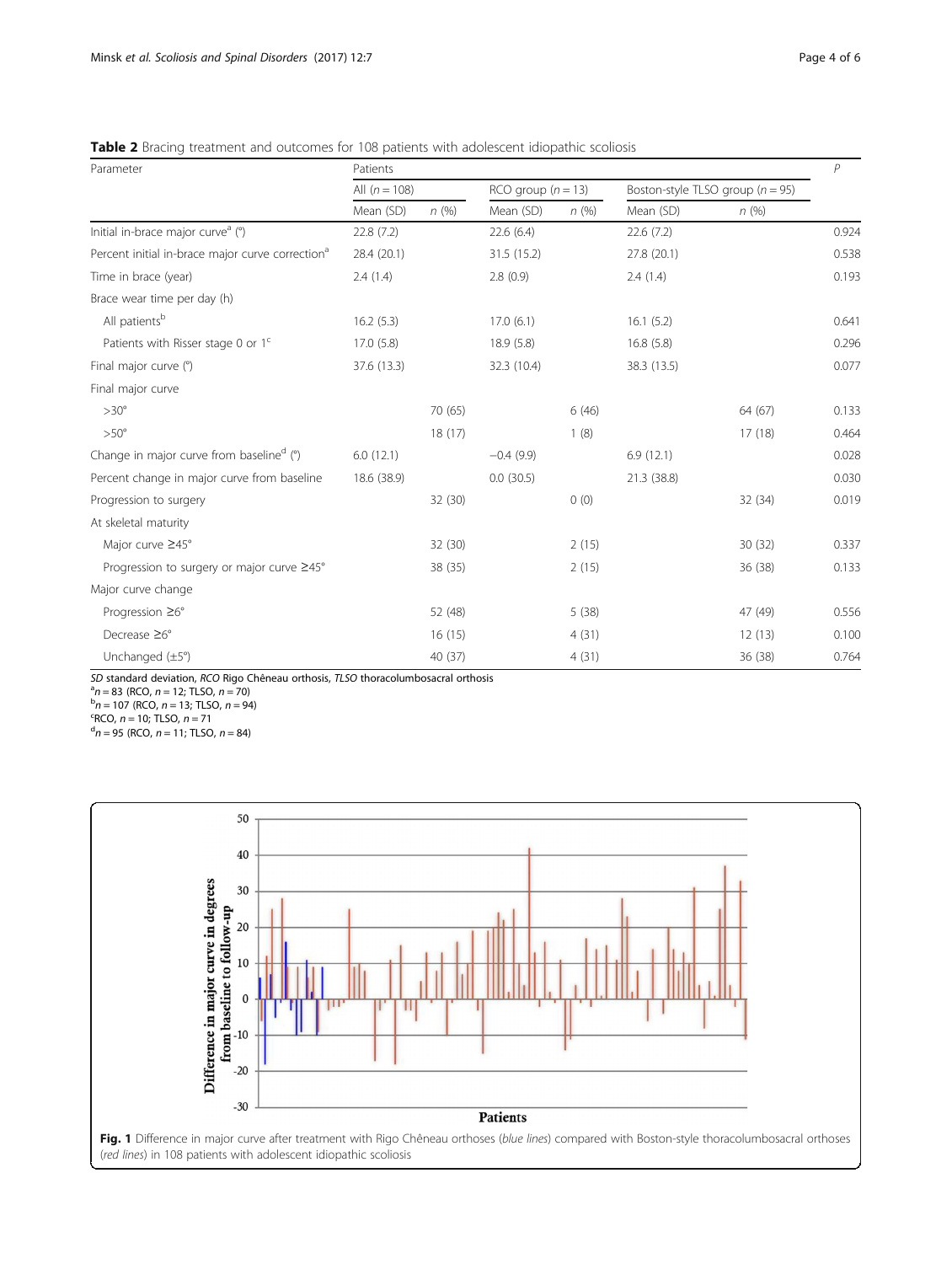However, our population had a lower mean change in major curve from baseline to follow-up with the RCO. Ovadia et al. [\[7](#page-5-0)] published the results of 93 patients in Israel treated with RCOs and found that 84% of patients' curves progressed by less than 5°. Although we studied a smaller number of patients with RCOs than these two international reports, our study is an important addition to the research because it is one of the first to compare outcomes after RCO use versus general Boston-style TLSO bracing.

Several factors could have contributed to the favorable outcomes for RCOs compared with TLSOs in our study. First, the RCO construction with three-dimensional corrective forces may have a better effect on scoliosis curves compared with the TLSO. Second, the lighter weight of the RCO and more open design may have made it more desirable and comfortable for patients to wear, leading to increased compliance. However, we did not observe a difference in patient-reported mean wear time between brace types during the course of follow-up. Third, because this was an observational study of clinical practice, families had a choice of orthotists and orthoses. Although we did not measure how families made these decisions, we believe variation in geographical distance to orthotists and heterogeneity of insurance coverage for orthoses could have influenced the type of brace adolescents received. In addition, families who chose the RCOs could have had other factors that made their adolescents more likely to have successful bracing outcomes.

This study has limitations. Despite the large number of records encompassing 15 years of a busy, academic scoliosis clinical practice, we had a relatively small sample of patients using RCOs compared with the two international reports, and this may have limited our ability to detect statistically significant differences in some measures [\[7](#page-5-0), [8](#page-5-0)]. RCO braces were principally made by one skilled orthotist in the region, which contributed to their lower frequency. Despite this, the relative comparability of our outcomes with previous TLSO and RCO studies provides face validity. In addition, this was a retrospective review of an outpatient clinical practice, and we did not have quality-of-life measures, objective monitoring of time wearing the brace, or blinded, independent outcome assessment. Although self-reports tend to overestimate brace wear time [\[19](#page-5-0)], it is unlikely that reported wear time would differ systematically between patients with TLSOs and RCOs in this review of a real-world clinical practice.

Another potential limitation was that although the percent initial in-brace major curve correction appeared to be better in RCOs compared with TLSOs, the difference was not statistically significant, as we may have expected given the positive RCO outcomes at the end of treatment. This could have been caused in part by the smaller number of RCOs and by the fact that if the initial correction was not clinically acceptable to the orthopedist, he would recommend the patient return for brace adjustments to achieve optimal correction. Further, in-brace radiography was generally not performed. Thus, the 1-month in-brace measurements presented here may underestimate actual in-brace correction, particularly for RCOs. In addition, the in-brace measured curve correction reflects coronal changes only, not rotational changes, which could not be studied. However, on clinical assessment such as out-of-brace examination of forward bending, the orthopedist noticed that rotational prominence often diminished in RCO-treated patients. The RCO's influence on curve derotation may be particularly important for its effectiveness in treating scoliosis; however, future research is needed to elucidate how this mechanism contributes to bracing success [[7\]](#page-5-0).

There are several strengths of our report. We followed guidelines for patient inclusion and choice of clinical outcome variables [\[9, 10](#page-5-0)]. Our results provide a realworld comparison of patient experience with brace types in a large outpatient scoliosis practice. This use of SRS and SOSORT criteria to compare outcomes by brace type is rare in prior studies. Moreover, the similar clinical characteristics at baseline allow an assessment of differences between brace types, despite a relatively small sample size for the RCO group.

## Conclusions

In this large retrospective review of an academic outpatient scoliosis practice, patients treated with RCOs were substantially less likely to progress to spinal surgery than those treated with Boston-style TLSOs. Patients treated with RCOs also had smaller mean change and smaller percent increase in major curves from treatment initiation through follow-up. Future studies should examine differences in outcomes by brace type in other settings and in larger samples, and they should investigate the impact of the rotational dimension of correction with RCOs. Clinicians may consider increasing use of RCOs for AIS.

#### Abbreviations

AIS: Adolescent idiopathic scoliosis; RCO: Rigo Chêneau orthosis; SOSORT: Society on Scoliosis Orthopaedic and Rehabilitation Treatment; SRS: Scoliosis Research Society; TLSO: Thoracolumbosacral orthosis

#### Acknowledgements

Not applicable.

#### Funding

Not applicable. There was no funding for this study.

#### Availability of data and materials

The data that support the findings of this study could be available on request from the corresponding author after additional human subject research approval is obtained. The data are not publicly available because of information that could compromise research participant privacy.